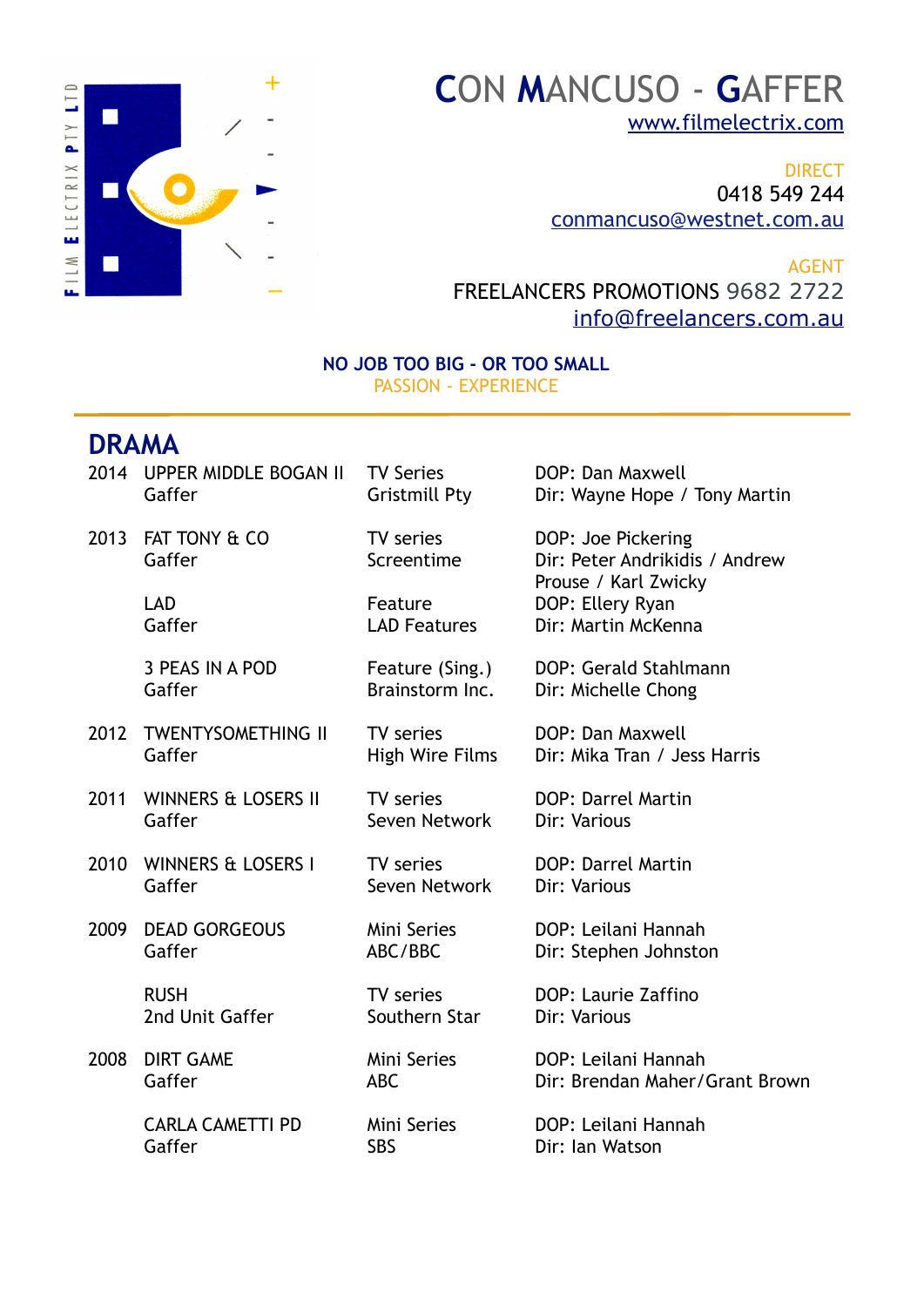|      | THE ELEPHANT PRINCESS<br>Gaffer                                                    | TV series<br><b>JMShiff</b>                               | <b>DOP: Darrel Martin</b><br>Dir: Roger Hodgman/Daniel                                   |
|------|------------------------------------------------------------------------------------|-----------------------------------------------------------|------------------------------------------------------------------------------------------|
| 2007 | <b>UNDERBELLY</b><br>Gaffer                                                        | TV series<br>Screentime                                   | Netteim / Grant Brown<br>DOP: Joe Pickering<br>Dir: Tony Tiles / Geoff Bennett /         |
|      | <b>SATISFACTION</b><br>Gaffer                                                      | TV series<br>Showtime                                     | Peter Andrikidis & Grant Brown<br>DOP: Darrel Martin<br>Dir: Ken Cameron / Paul Malony & |
|      | THE KING<br>Gaffer                                                                 | Telemovie<br>Fremantle Media                              | Daina Read<br>DOP: Leilani Hannah<br>Dir: Matt Saville                                   |
|      | WHERE THE WILD THINGS ARE<br>2nd Unit Rigger Gaffer                                | Feature                                                   | Worldwide Maurice Int.<br>DOP: Brad Shield<br>Dir: John Mahaffie                         |
| 2006 | <b>LOST TREASURES OF FIJI</b><br>Gaffer                                            | TV series<br><b>JMShiff</b>                               | <b>DOP: Darrel Martin</b><br>Dir: Grant Brown                                            |
|      | NIGHTMARES & DREAMSCAPES Telemovies (US)<br>Gaffer (2nd unit & main) Coote - Hayes |                                                           | DOPS: Ben Nott / John Stokes<br>Dir: Brian Henson / Mikael Saloman<br>& Rob Bowman       |
|      | THE SOCIETY MURDERS<br>Gaffer                                                      | <b>Telemovie</b><br>Screentime                            | DOP: Leilani Hannah<br>Dir: Brendan Maher                                                |
| 2005 | THE GLENMOORE JOB<br>Gaffer                                                        | <b>Telemovie</b><br>Melodrama Pictures Dir: Greg Williams | DOP: Leilani Hannah                                                                      |
|      | <b>WICKED SCIENCE 2</b><br>Gaffer                                                  | TV series<br><b>JMShiff</b>                               | DOP: Darrel Martin<br>Dir: Roger Hodgman/ David<br>Cameron / Colin Budds / Sally-Anne    |
| 2004 | <b>THREE DOLLARS</b><br>Gaffer                                                     | Feature<br>Arenafilm                                      | Kerr & Jeffery Walker<br>DOP: Tristan Milani<br>Dir: Robert Connolly                     |
| 2003 | <b>WICKED SCIENCE</b><br>Gaffer                                                    | TV series<br><b>JMShiff</b>                               | DOP: Darrel Martin<br>Dir: Grant Brown / Richard Jasek                                   |
| 2002 | <b>AFTER THE DELUGE</b><br>Gaffer                                                  | Mini Series<br>CoxKnight                                  | DOP: Geoff Burton<br>Dir: Brendan Maher                                                  |
|      | <b>STINGERS V</b><br>Gaffer                                                        | TV series<br>Simpson Le Mesurier Dir: Various             | DOP: Ron Hagen                                                                           |
| 2001 | <b>STINGERS IV</b><br>Gaffer                                                       | TV series<br>Simpson Le Mesurier Dir: Various             | DOP: Ron Hagen                                                                           |
| 2000 | <b>THE BANK</b><br>Gaffer                                                          | Feature<br>Arenafilm                                      | DOP: Tristan Milani<br>Dir: Robert Connolly                                              |
|      | <b>STINGERS III</b><br>Gaffer                                                      | TV series<br>Simpson Le Mesurier Directors: Various       | DOP: Brendan Lavelle/Ron Hagen                                                           |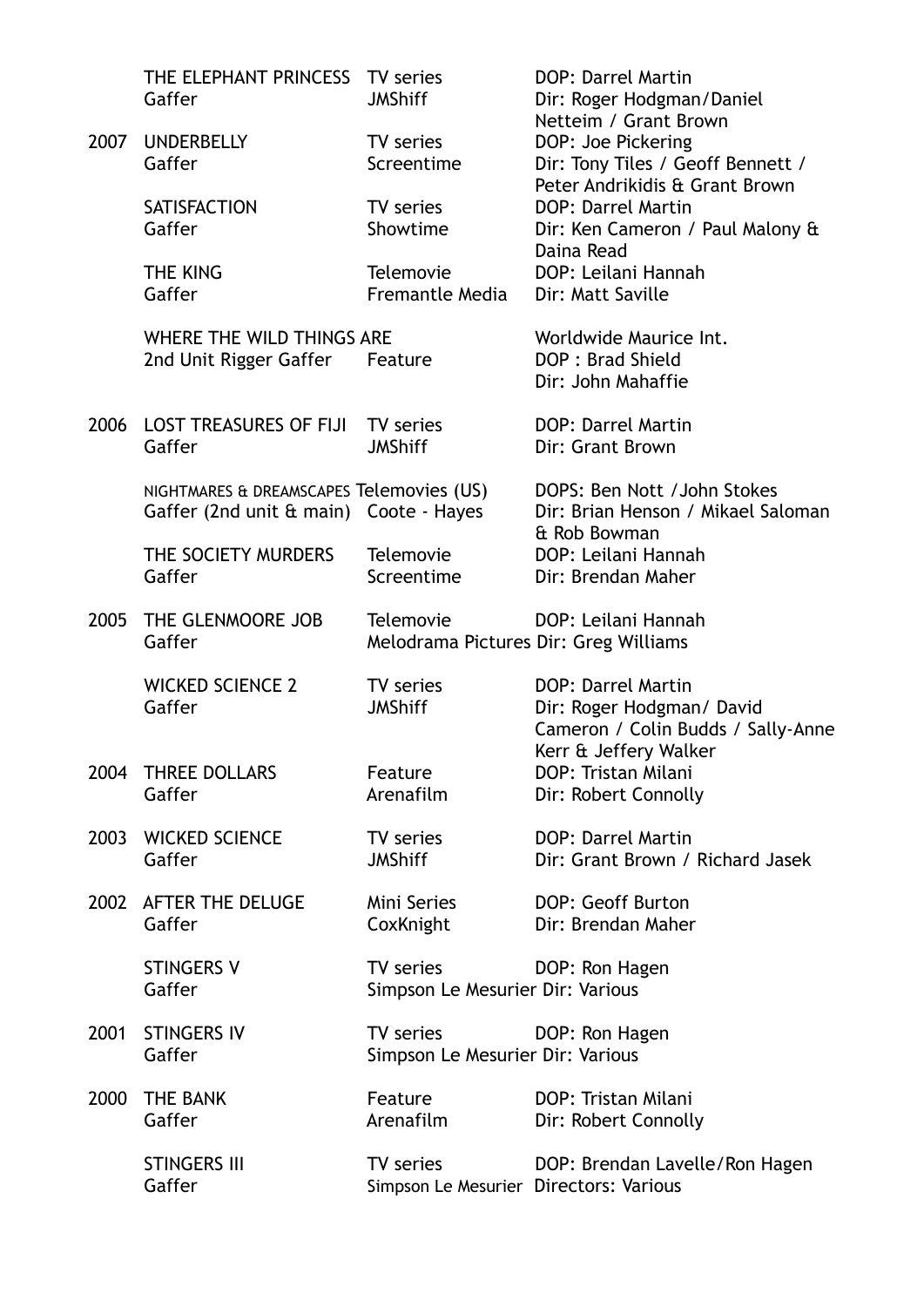| 1999 | <b>STINGERS II</b><br>Gaffer | TV series<br>Simpson Le Mesurier Directors: Various   | DOP: Brendan Lavelle                                                                  |
|------|------------------------------|-------------------------------------------------------|---------------------------------------------------------------------------------------|
| 1998 | <b>STINGERS</b><br>Gaffer    | TV series<br>Simpson Le Mesurier Directors: Various   | DOP: Brendan Lavelle                                                                  |
|      | THE CRASH ZONE<br>Gaffer     | TV series<br>Aust. Children's TV Directors: Various   | DOP: Craig Barden                                                                     |
| 1997 | HALIFAX f.p.<br>Gaffer       | <b>TV Series</b><br>Simpson Le Mesurier Dirs: Various | DOP: Jaems Grant                                                                      |
| 1996 | <b>KANGAROO PALACE</b>       | Mini Series                                           | DOP: Kim Batterham                                                                    |
|      | Gaffer                       | <b>Artist Services</b>                                | Director: Rob Marchand                                                                |
|      | <b>HOTEL DE LOVE</b>         | Feature Film                                          | DOP: Steve Windon                                                                     |
|      | Gaffer                       | <b>VRP Production</b>                                 | Director: Craig Rosenburg                                                             |
|      | HALIFAX f.p.<br>Gaffer       | TV movies<br>Simpson Le Mesurier Dirs: Various        | DOP: Craig Barden                                                                     |
| 1995 | <b>NAKED</b><br>Gaffer       | <b>TV Series</b>                                      | DOP: Steve Windon / Mandy<br>Jan Chapman Prods Walker/Tristan Milani<br>Dirs: Various |
|      | <b>SAHARA</b><br>Gaffer      | US TV movie<br><b>VRP Productions</b>                 | DOP: John Stokes<br>Dir: Brian Trenchard-Smith / Steve<br>Jodrell                     |
| 1994 | <b>FIDDLERS GREEN</b>        | US TV movie                                           | DOP: Steve Windon                                                                     |
|      | Gaffer                       | <b>VRP Productions</b>                                | Dir: Ken Olin                                                                         |
| 1993 | <b>TIME TRAX</b>             | TV Series (US)                                        | DOP: Barry Wilson / John Stokes                                                       |
|      | Gaffer                       | <b>Warner Bros</b>                                    | Dir: Various                                                                          |
|      | <b>OFFICIAL DENIAL</b>       | US TV movie                                           | DOP: John Stokes                                                                      |
|      | Gaffer                       | <b>CNM</b>                                            | Dir: B. Trenchard-Smith                                                               |
|      | THE FLOOD                    | US TV movie                                           | DOP.: Barry Wilson                                                                    |
|      | Gaffer                       | <b>Warner Bros</b>                                    | Dir: Chris Thomson                                                                    |
| 1992 | <b>TIME TRAX</b>             | TV Series (US)                                        | DOP.: Barry Wilson                                                                    |
|      | Gaffer                       | Lorimar                                               | Dirs: Various                                                                         |
|      | <b>FLYING DOCTORS</b>        | <b>TV Series</b>                                      | DOP: Craig Barden                                                                     |
|      | Gaffer                       | Crawfords                                             | Dir: Mike Offer                                                                       |
| 1991 | <b>FLYING DOCTORS</b>        | <b>TV Series</b>                                      | DOP: Craig Barden                                                                     |
|      | Gaffer                       | Crawfords                                             | Dir: Various                                                                          |
| 1990 | E.A.R.T.H. Force             | Mini Series (US)                                      | DOP: Barry Wilson                                                                     |
|      | <b>Studio Gaffer</b>         | <b>Worldwide Prods</b>                                | Dir: Various                                                                          |
| 1989 | <b>MISSION IMPOSSIBLE II</b> | TV Series (US)                                        | DOP: Barry Wilson                                                                     |
|      | <b>Studio Gaffer</b>         | Paramount                                             | Dir: Various                                                                          |